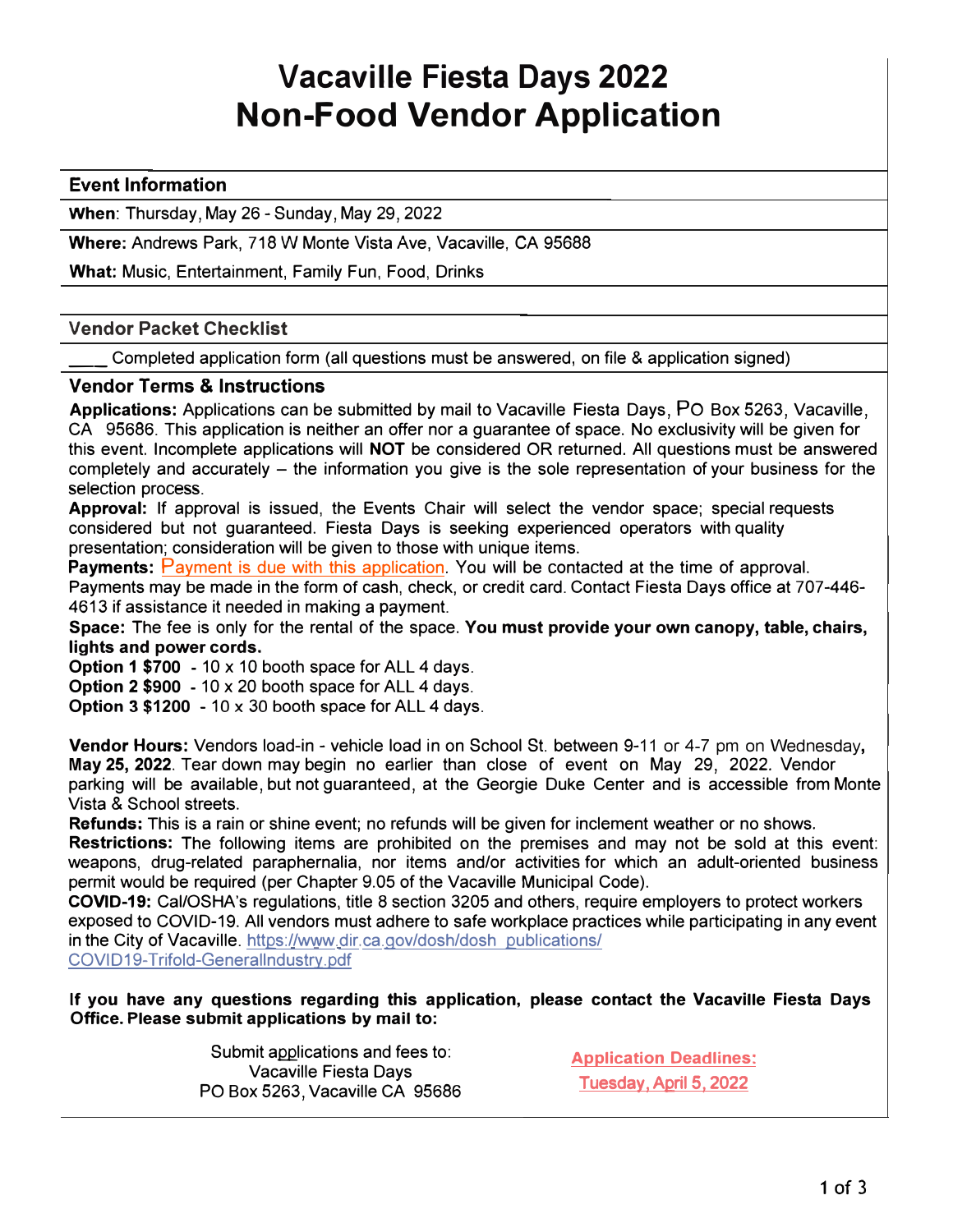# **Vacaville Fiesta Days 2022**

## **NON-FOOD VENDOR SPACE APPLICATION**

EVENT, DATES, TIMES, LOCATIONS & FEE SCHEDULE:

**Thursday, May 26 - Sunday, May 29, 2022**

**CHECK ONE:** □ New □ Returning

**OPTIONS** □ Option 1 (10 x 10 \$700) □ Option 2 (10 x 20 \$900) □ Option 3 (10 x 30 \$1200) Quantity Needed: \_\_\_

## **CHECK REQUIREMENTS (Must include photo of exhibit.)**

\*\*\*Vendors must provide a pop-up tent, table, chairs, lights and Commercial Grade power cords up to 100' \*\*\*

## **BUSINESS INFORMATION**

| <b>Business Name</b>                                                                    |                                                        |
|-----------------------------------------------------------------------------------------|--------------------------------------------------------|
| Name of Applicant Name of Applicant                                                     | Owner? $\Box$ Yes $\Box$ No                            |
| On-site Contact ____________________                                                    | On-site Contacts Cell #                                |
| <b>Address</b>                                                                          |                                                        |
| $City$ ( $\qquad \qquad$ (                                                              | State <u>Zip Zip</u>                                   |
| <b>Business Phone</b>                                                                   |                                                        |
| <b>Cellular Phone</b><br><u> 1980 - Jan James, martin amerikan</u>                      |                                                        |
| E-mail address                                                                          | <b>EXAMPLE 2004</b> Web Site <b>Contract 2006</b> Site |
|                                                                                         |                                                        |
|                                                                                         |                                                        |
|                                                                                         |                                                        |
| Have you ever conducted business with the City of Vacaville? $\square$ Yes $\square$ No |                                                        |
| If yes, what year(s)? ___________________Company _______________________________        |                                                        |

## **INSURANCE REQUIREMENTS**

Proof of Insurance is required with your contract. (see insurance offer on our website if needed) Each exhibitor must provide proof of insurance.

Please have your Insurance carrier/agent provide the Fiesta Days Committee with these two (2) required forms. 1. Certificate of liability Insurance 2. Additional Insured Endorsement Form CG 20 26. The forms can be sent one of two ways: 1. Mail to: PO Box 5263, Vacaville, Ca 95686 2. By email to: Fiestadays@yahoo.com. The Certificate of Insurance must show proof of Commercial General liability Coverage with the following limits: \$1,000,000 Per Occurrence, \$2,000,000 Aggregate. Concessionaires offering products for sale are required to also show proof of "Products/Completed Operations" Coverage as part of their commercial General liability policy with the same limits listed above. In addition, Vacaville Fiesta Days/Committee, PO Box 5263, Vacaville CA 95686 and the City of Vacaville, 650 Merchant St, Vacaville CA 95688, must be named, by endorsement to the policy as "additional insureds" with respects to your organization's or business's activity during the festival. If you or your insurance company has questions regarding the requirements listed in this letter, please contact Risk Management at City of Vacaville at (707) 449-5101.

| $\Box$ My own carrier | Carrier | <b>Policy Expires</b> |
|-----------------------|---------|-----------------------|
|                       |         |                       |